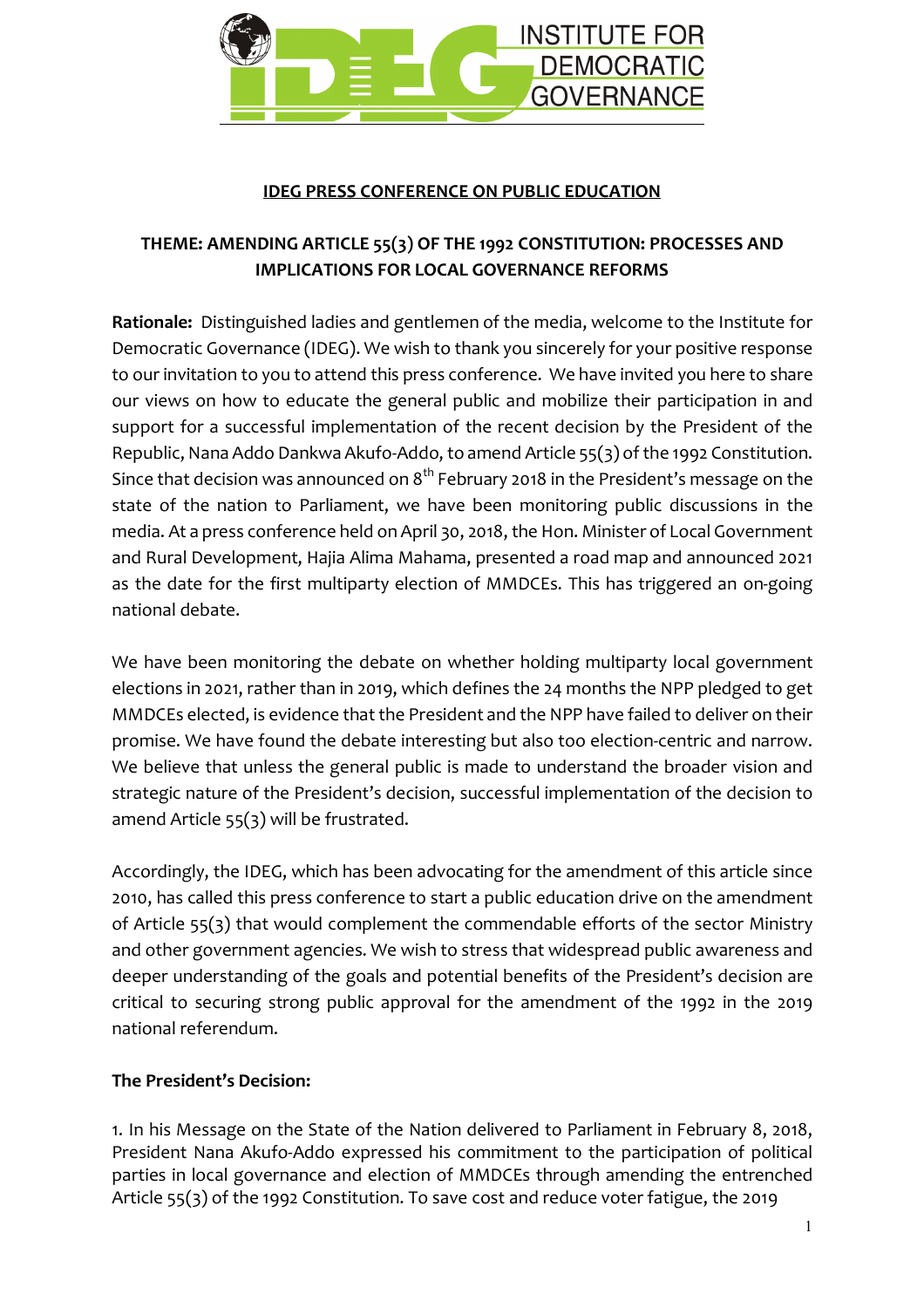district level elections and the referendum to amend Article 55(3) will be held at the same time – an arrangement which is wholeheartedly supported by IDEG. The Ministry of Local Government and Rural Development (MLGRD) is to successfully shepherd the amendment process.

2. Prior to the Message, the President had held series of consultations on the subject with former Presidents (March 2017), leaders of civil society organizations (March 2017), his appointed MMDCEs (July 2017) and leaders of the political parties (January 2018). This underscores the profoundly transformational significance of his decision meant to ultimately promote the national interest.

3. Since the President's Message, the MLGRD has held sensitization and awareness workshops aiming to mobilise support in the regions and published a roadmap for the amendment of the Constitution through a national referendum in 2019 followed by the first multi-party MMDCEs election in 2021. That programme is on-going and we would like to encourage all stakeholders to find out more about scheduled workshops and ask to participate in them too.

## **Significance of the Decision:**

4. The successful amendment of Article 55(3) will pave the way for the democratic entry of political parties into local government and open the Executive arm of government to the participation of all the parties for the first time in the Fourth Republic. This change would effectively put an end to the winner-takes-all system and replace it with a more winwin regime for all. Multiparty elections will empower the electorate to re-distribute the current 256 MMDCEs and MMDAs amongst the political parties. Furthermore, the amendment would also advance the execution of Article 35 (6d) of the 1992 Constitution which enjoins the state to make "democracy a reality by decentralizing the administrative and financial machinery of government to the regions and districts and create opportunities to enable people participate in government and national life". In other words, more power and resources will be devolved to the MMDCEs and MMDAs for inclusive local development than has occurred so far under the District Assembly Common Fund (DACF).

5. Another major change that will occur with the amendment of Article 55(3) is the creation of a more enabling political, legal, financial and decentralized environment which would allow independent political parties to effectively function as developmental parties; not just marginalized election and business machines in post-elections eras. The 30 years or more that political parties have been excluded from participating in local government have deprived them of the political, organizational, administrative and technical competencies needed to effectively steer accelerated local economic and social development. All the political parties in the country today admit that will need capacity development and funding to enable them to operate effectively in local government and lead local economic development. In August 2017, former President John Agyekum Kufuor underscored these points too when he addressed the annual delegates conference of the NPP in Cape Coast.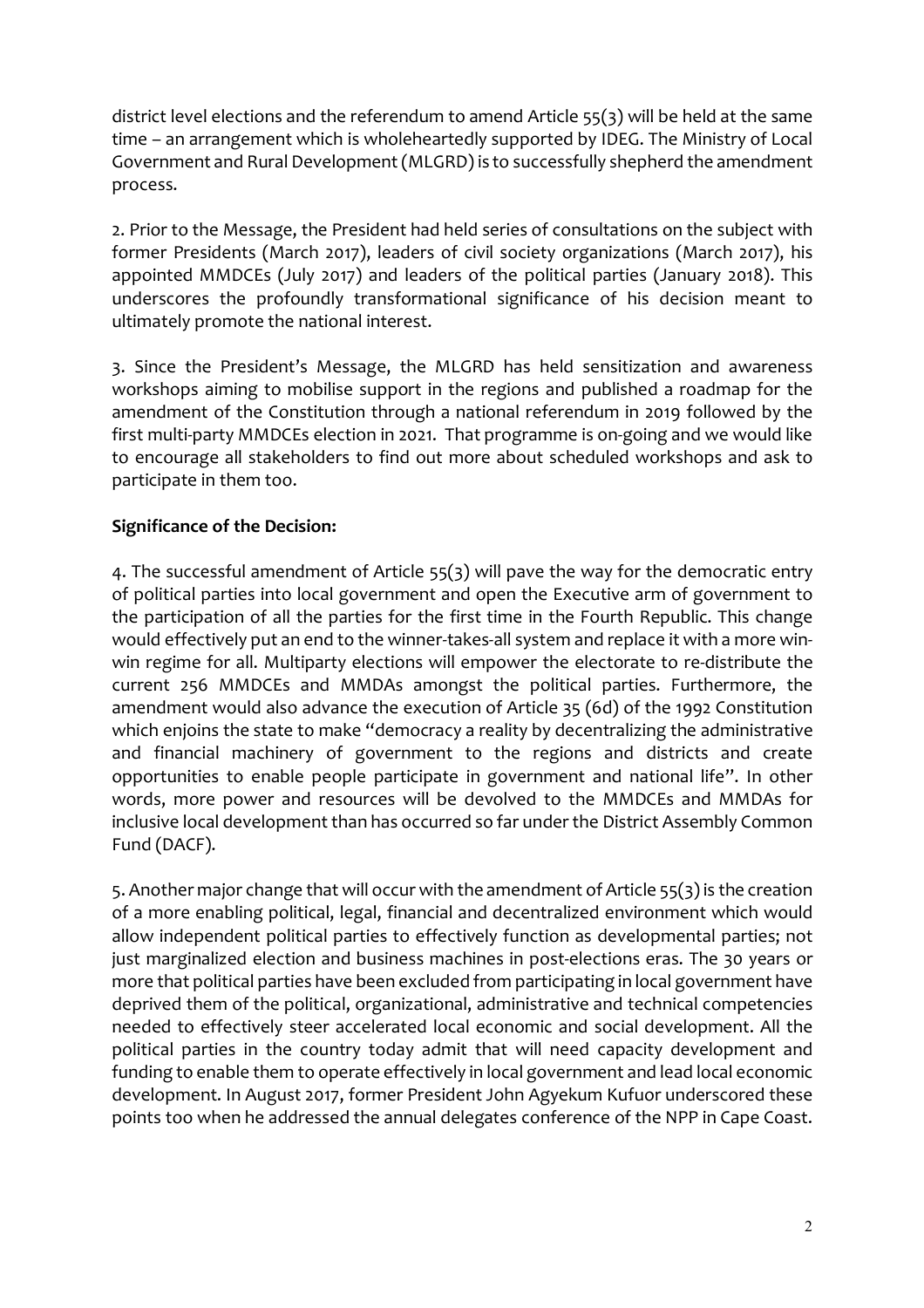#### **Implementation Processes:**

6. Article 55(3) states that "Subject to the provisions of this article, a political party is free to participate in shaping the political will of the people, to disseminate information on political ideas, social and economic programmes of a national character, and sponsor candidates for elections to any public

office other than to District Assemblies or lower local government units". This is Article is entrenched meaning that its amendment requires public approval in a national referendum.

7. There are two processes involved. The first should take place this year, 2018 and the second in 2019. In 2018, the parliament and executive have to work together to amend Article 55(3) by agreeing on the amendment Bill and the framing of the referendum question. In this process, they have to work to Constitutionally defined timelines involving publishing and gazette of the amendment Bill. Timely completion of this process by the end of December 2018 will trigger the 2019 process.

8. The 2019 process involves publishing and gazette over a six months period, fulfilling the Constitutional requirements for holding the national referendum, undertaking public education and mobilizing broad-based support for a peaceful and successful referendum.

#### **Supporting Implementation:**

9. We urge all stakeholders, both state and non-state actors as well as the general citizenry as well as the media to take interest in the implementation procedures and to undertake activities to educate their membership and general public on them. Specifically, political parties should initiate discussions, avoid politicization of the procedural issues and leverage their collective competences to educate the public and mobilize their supporters towards this historic national agenda. All stakeholders should engage and exert pressure on their representatives in Parliament to act in a timely manner to assure a successful amendment of the Article 55(3) of the 1992 Constitution by September 2019.

#### **IDEG's Role- (2010-Date)**

10**.** The IDEG is an independent non-partisan research and advocacy think tank, therefore, the IDEG supports the President's decision to amend Article 55(3) because it is visionary and very good for the advancement of Ghana inclusive democratic governance and transformational development. Since 2010, the IDEG has been advocating for the amendment of Article 55(3) to remove the prohibition against political parties in local governance. In its opinion, this prohibitive Article constitutionalized the winner-takes-all politics and exclusionary governance that has intensified the polarization and politicization of the nation. IDEG's advocacy is meant to tackle the recurrent turbulence and threat of electoral violence in the presidential and parliamentary elections and to improve peace, national security and democratic stability. For these are vital preconditions for accelerated and transformational development of the economy and the communities. In 2010 and 2013, the IDEG made submissions to the CRC and CRIC on the importance of amending Article 55(3). And since April 2014 through to 2017, has been conducting periodic public education outreach and dialogues the imperative for Article 55(3) to be amended and democratic devolution reforms executed in Ghana.